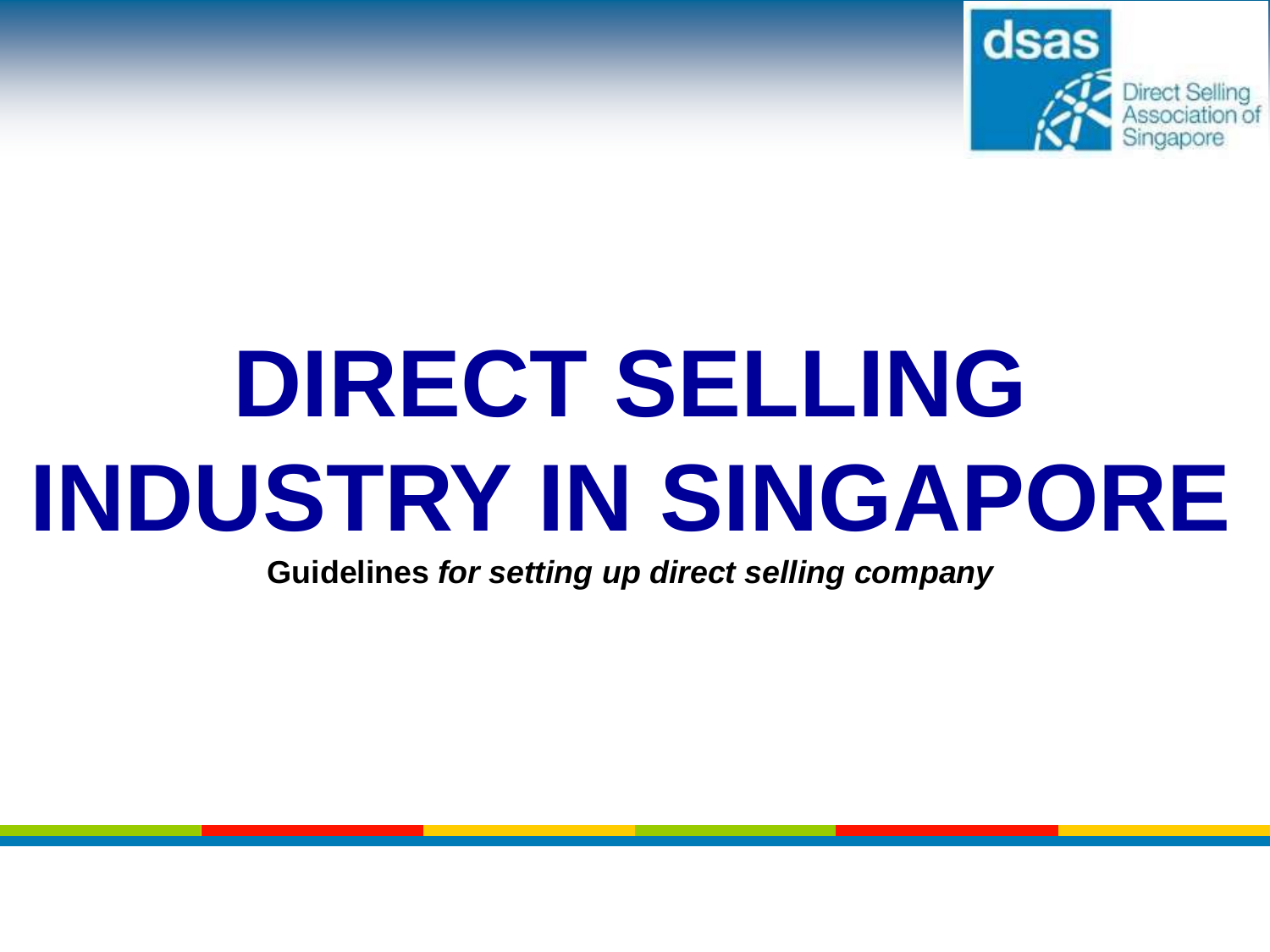

### **TRENDS**

Direct selling continues to be sustained by growing health consciousness in Singapore. As consumers pay more attention to their health and wellbeing, they are likely to spend more on products that are designed for such purposes. These include consumer healthcare items like nutritional supplements, beauty products that are anti-ageing and water purifiers/filtration systems. As these products tend to be strong in direct selling, their popularity helped to generate stable value sales in 2015.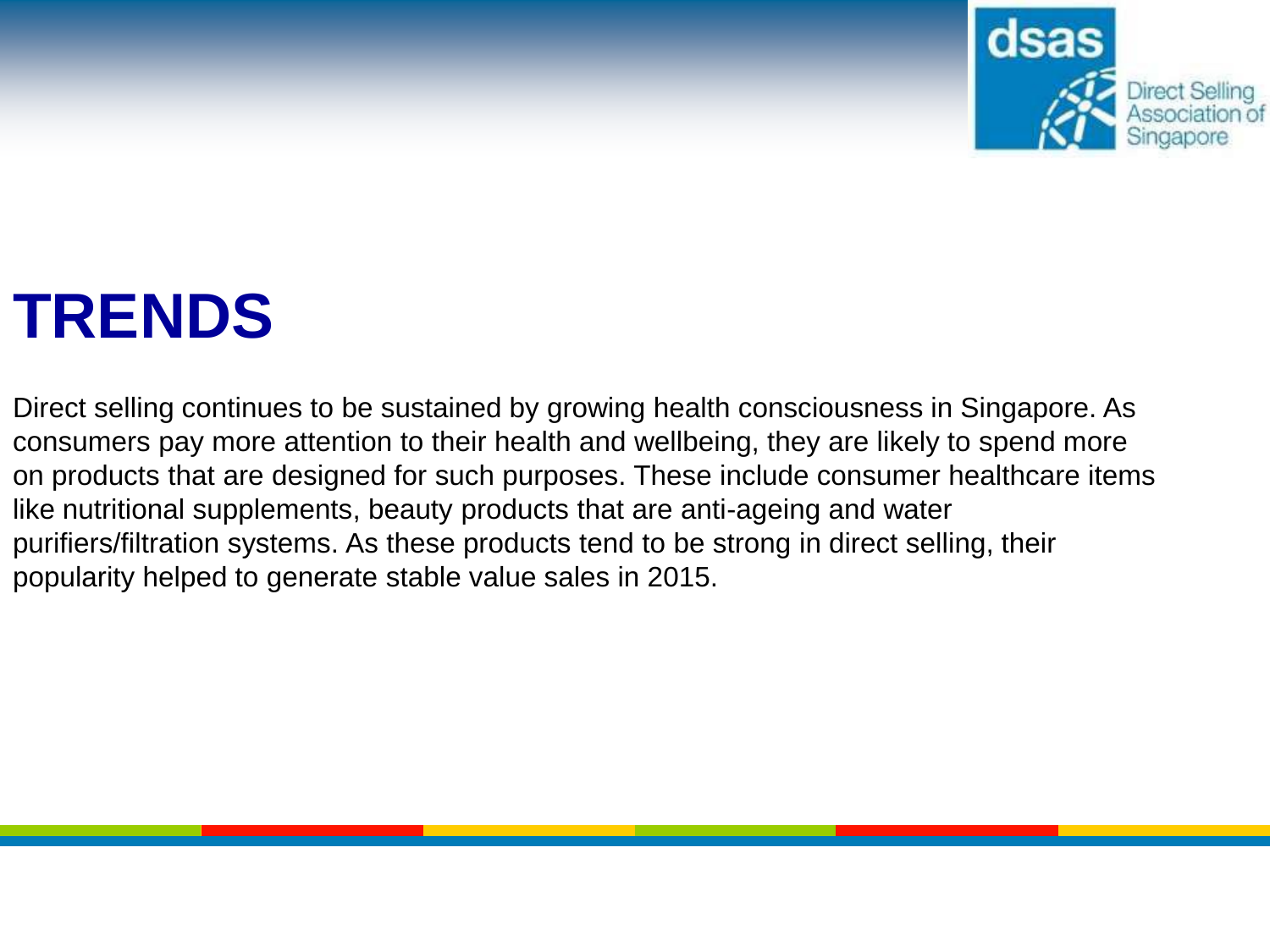

### **PROSPECTS**

Direct selling is expected to see a CAGR of 2% at constant 2015 prices over the forecast period. Growth is likely to be sustained by consumers who prefer to purchase products based on recommendations by family members or friends as they deem such sources more trustworthy. Some consumers also prefer direct selling agents as they are usually more willing to help their customers more with their purchases eg providing home delivery, giving detailed recommendations on what products to buy, and so on.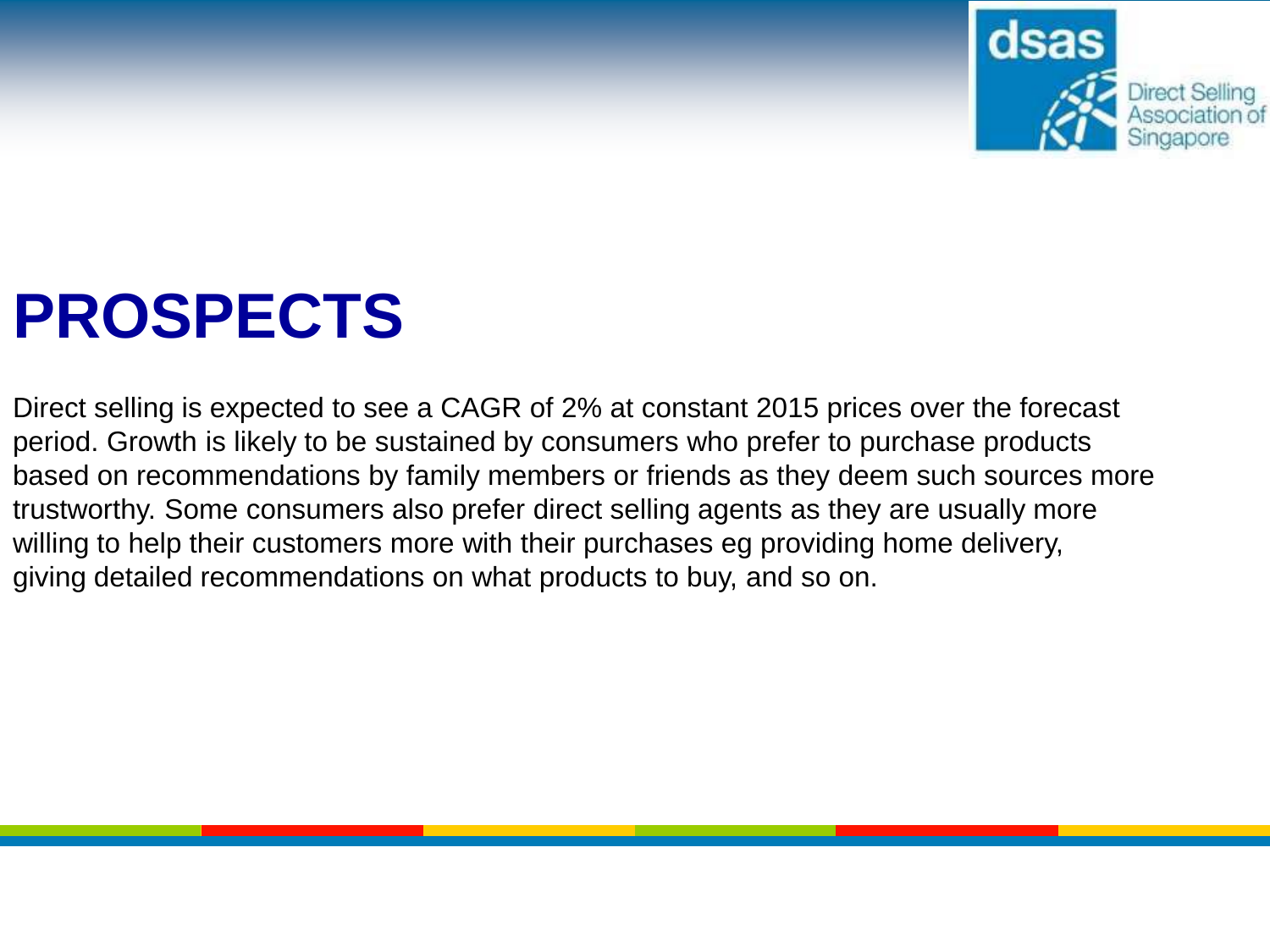

### **GOVERNMENTAL CONTROL BODIES**

#### **MINISTRY OF TRADE & INDUSTRY (MTI)**

✓ MTI directs the formulation of policies related to the development of trade and industry in Singapore.

https://www.mti.gov.sg

#### **HEALTH SINGAPORE AUTHORITY (HSA)**

- $\checkmark$  The scope of HSA's work spans a wide spectrum of scientific and professional functions. Restructured into three main groups, the Health Products Regulation Group, the Blood Services Group, and the Applied Sciences Group, HSA carries out its mission:
- To wisely regulate health products to meet standards of safety, quality and efficacy.
- To serve the administration of justice through its capabilities in forensic medicine, forensic science and analytical chemistry testing.
- To secure the nation's blood supply by ensuring a safe and adequate blood supply for public and private hospitals. These functions support other regulatory and compliance agencies in protecting public health and safety.

www.hsa.gov.sg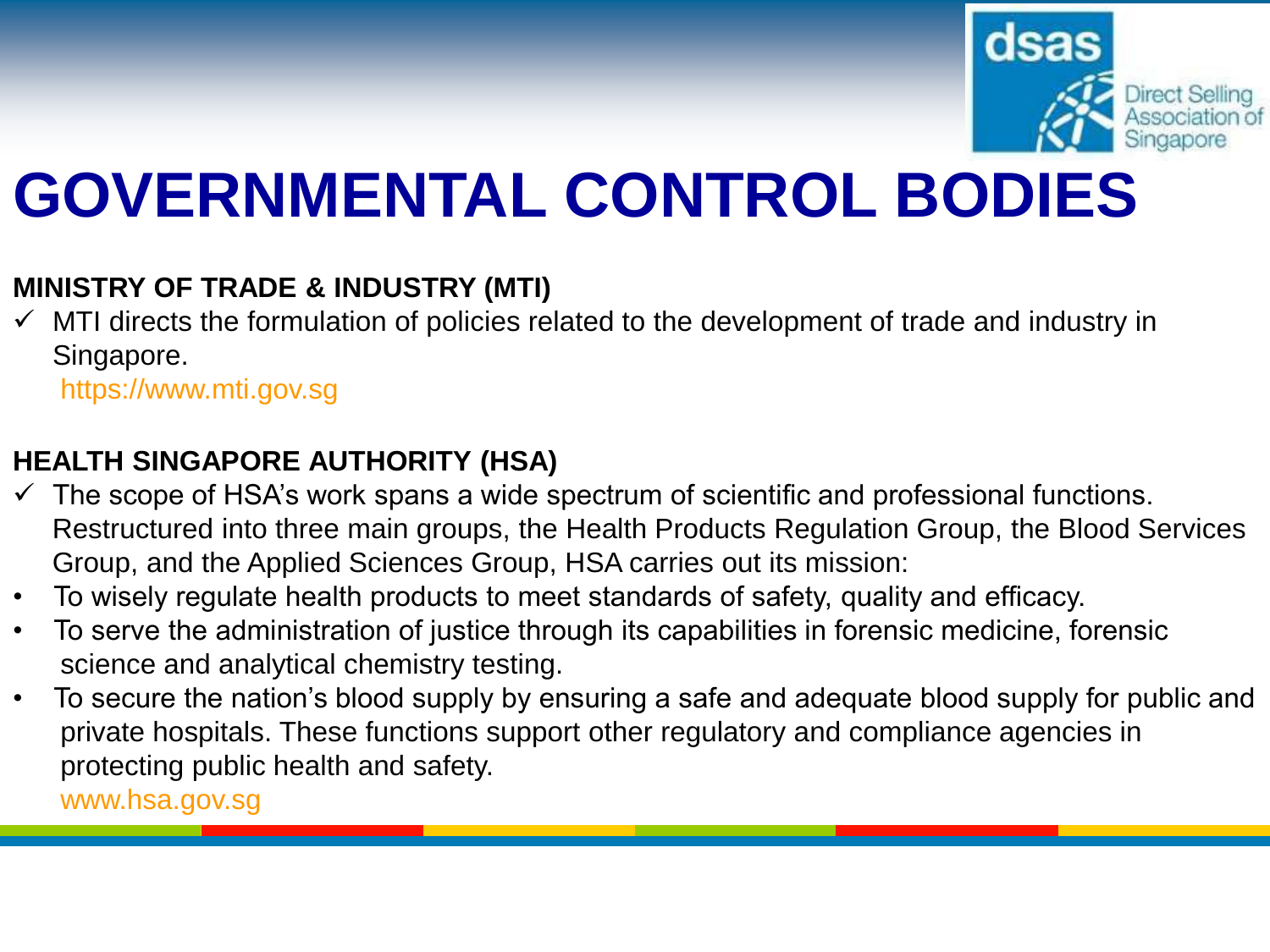

### **GOVERNMENTAL CONTROL BODIES**

#### **AGRI-FOOD & VETERINARY AUTHORITY OF SINGAPORE (AVA)**

 $\checkmark$  AVA is the national authority on food safety for both primary and processed food. AVA ensures the safety of all food from production to just before retail. AVA adopts a science-based risk analysis and management approach based on international standards to evaluate and ensure food safety.

**www.//ava.gov.sg**

#### **THE ACCOUNTING AND CORPORATE REGULATORY AUTHORITY (ACRA)**

 $\checkmark$  ACRA is the national regulator of business entities, public accountants and corporate service providers in Singapore. ACRA also facilitates the development of business entities and the public accountancy profession. **http://www.acra.gov.sg**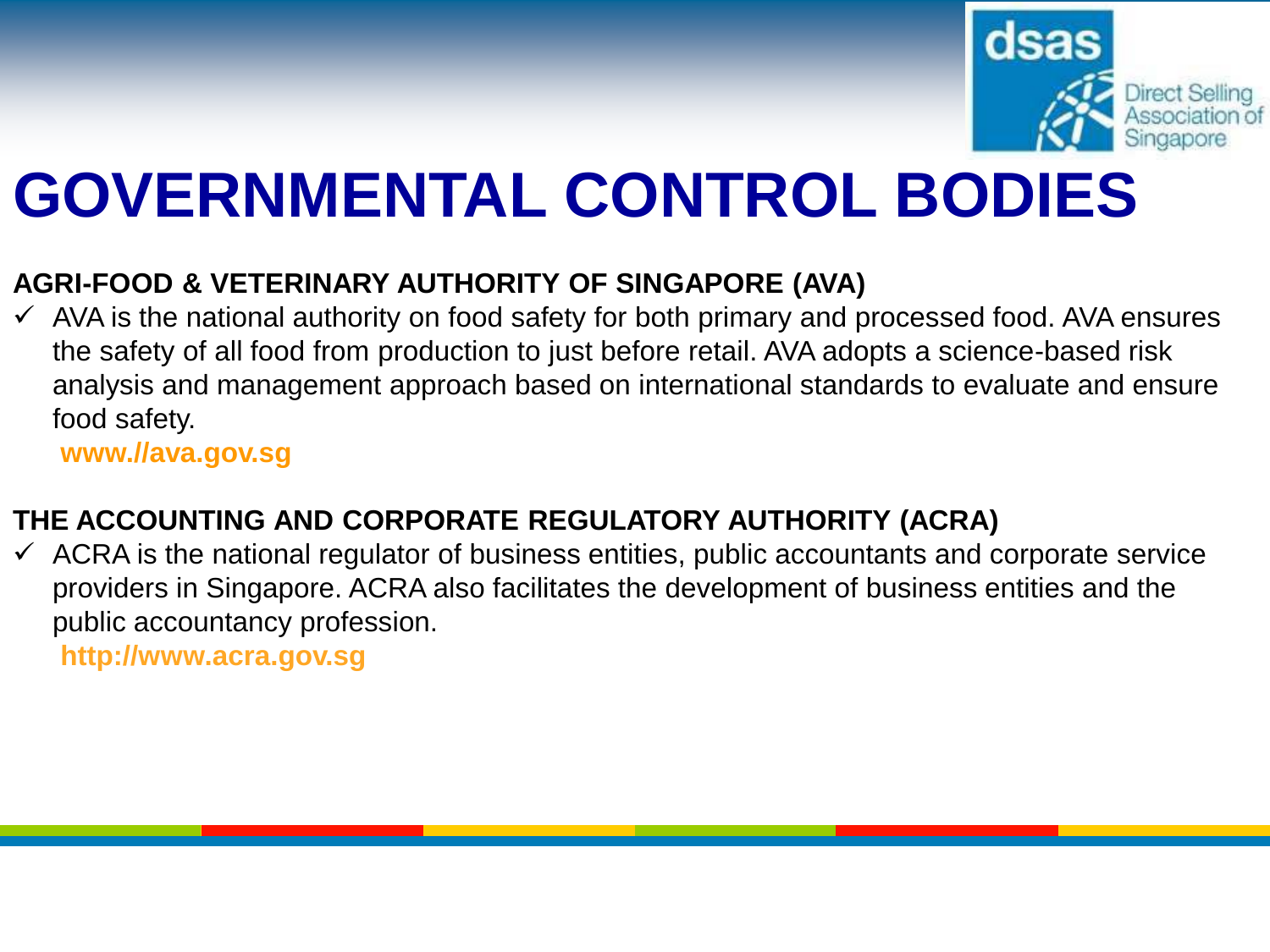

### **DIRECT SELLING IN SINGAPORE**

#### **Current Legislative Approach**

In May 2000, the Ministry of Industry and Trade, Singapore finally allowed direct selling companies to conduct their businesses in Singapore. No license is required to start a direct selling business. In order to ensure that proper direct selling business is carried out in Singapore, the ministry published the **MULTI-LEVEL MARKETING AND PYRAMID SELLING (PROHIBITION) ACT (CHAPTER 190) and the MULTI-LEVEL MARKETING AND PYRAMID SELLING (EXCLUDED SCHEMES AND ARRANGEMENTS) ORDER 2000.**

#### **A Legitimate Business**

Any direct selling wanting to start its business in Singapore will hire its own lawyers to run through the legislations to ensure that the company's system and structure do not violate any part of the legislation. Once everything is in order, the company will register with the Registry of Company through ACRA to run the business in Singapore like any other entity. The authorities will only step in to investigate, should they receive complaints from the public, and will close down the operations if it finds the company flouting the law. With such a set of stringent guidelines, more and more legitimate network marketing businesses continue to be established here in Singapore, allowing Singaporeans to create another source of income.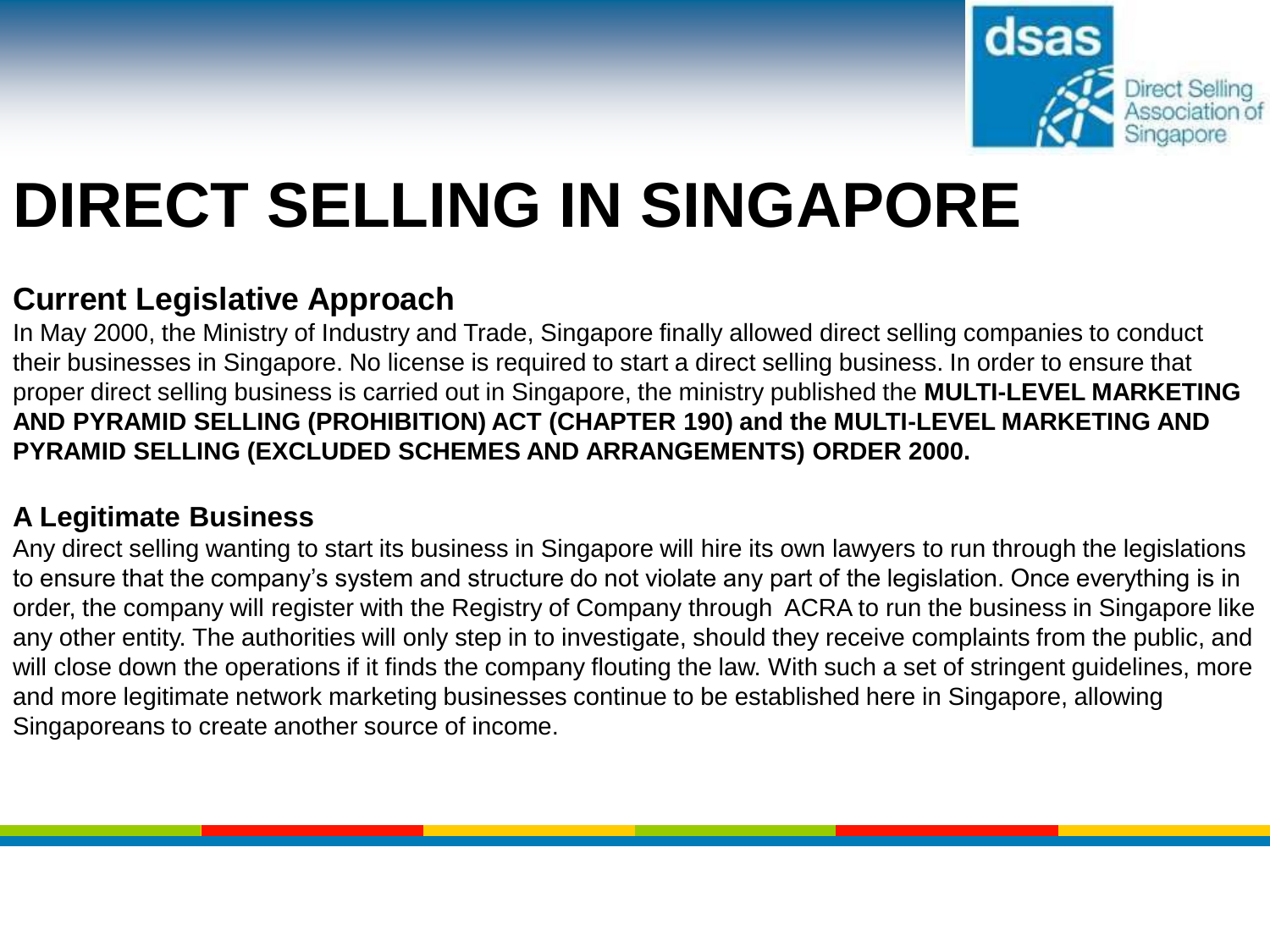

### **DIRECT SELLING IN SINGAPORE**

At present, the **Direct Selling Association of Singapore** requires its member companies to adhere to a Code of Ethics and Conduct (which is supported by the MTI & CASE). This Code sets out certain principles and practices governing business activities of members, which serve to look after the interests of both consumers and participants. The Consumers Association of Singapore has also taken an active interest in educating the public and protecting the rights of consumers on direct selling related issues. DSAS is also CASETRUST-DSAS joint accreditation scheme for direct selling business. CaseTrust is the accreditation arm of the CASE and is Singapore's de facto standard for companies who wish to demonstrate their commitment to fair trading and transparency to consumers. https//www.case.org.sg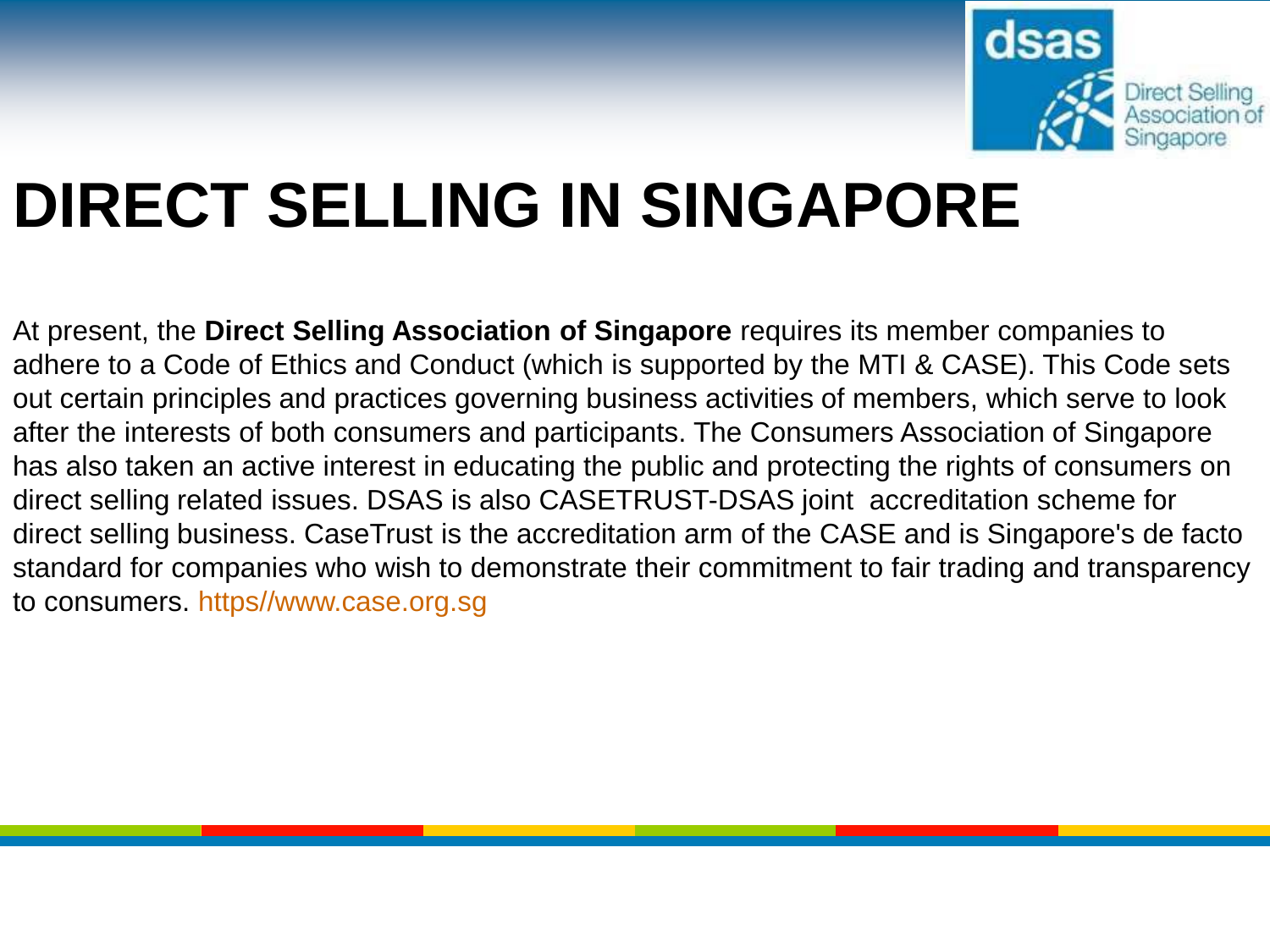

### **MEMBERSHIP WITH DIRECT SELLING ASSOCIATION OF SINGAPORE (DSAS)**

DSAS ensures the legitimacy and good reputation of our member companies. We require candidates for membership to pass through stringent admission criteria. A company will be places on a probation period of 6 months before they can be considered as a potential DSAS member. After this period, we would require satisfactory legal opinion. We also adhere to a very strict code of ethics that incoming members are to abide